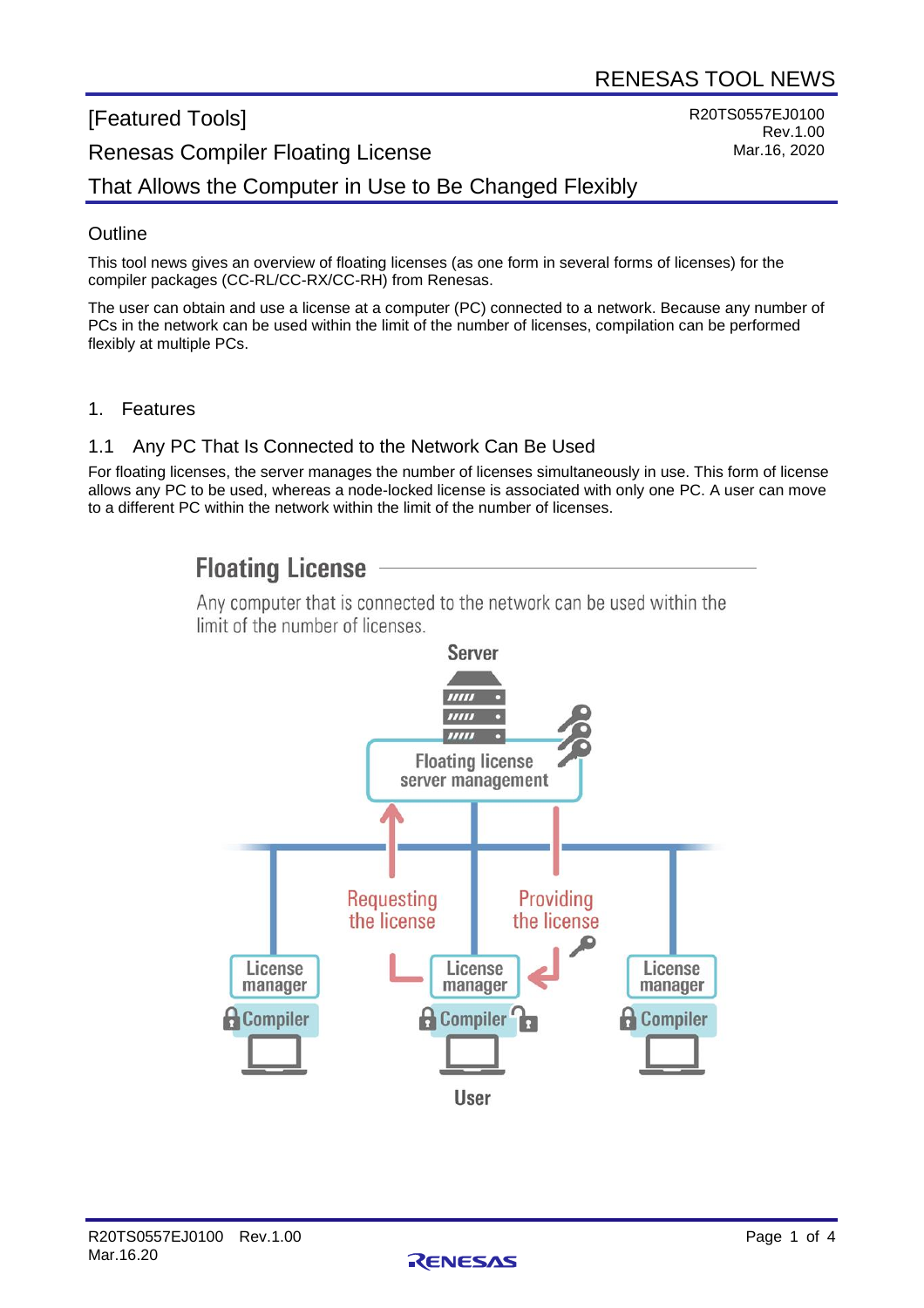■ Operation of a floating license

• When starting compilation, a user automatically obtains a license from the management server via the license manager<sup>(Note)</sup>.

- The license manager retains the acquired license for 30 minutes.
- If compilation is not finished within 30 minutes, the license is retained for another 30 minutes.

Note: If all the licenses are in use, no license is obtained. The compiler works as an evaluation edition.

1.2 Offline Mode That Allows a PC to Be Used Without Being Connected to the Network

This mode allows a PC to be used without being connected to the network after obtaining a license.

By using this mode, a user can have an exclusive use of a license as with a node-locked license without being connected to the network for a specified time<sup>(Note)</sup>.

Note: Maximum of 99 days (in increments of days)



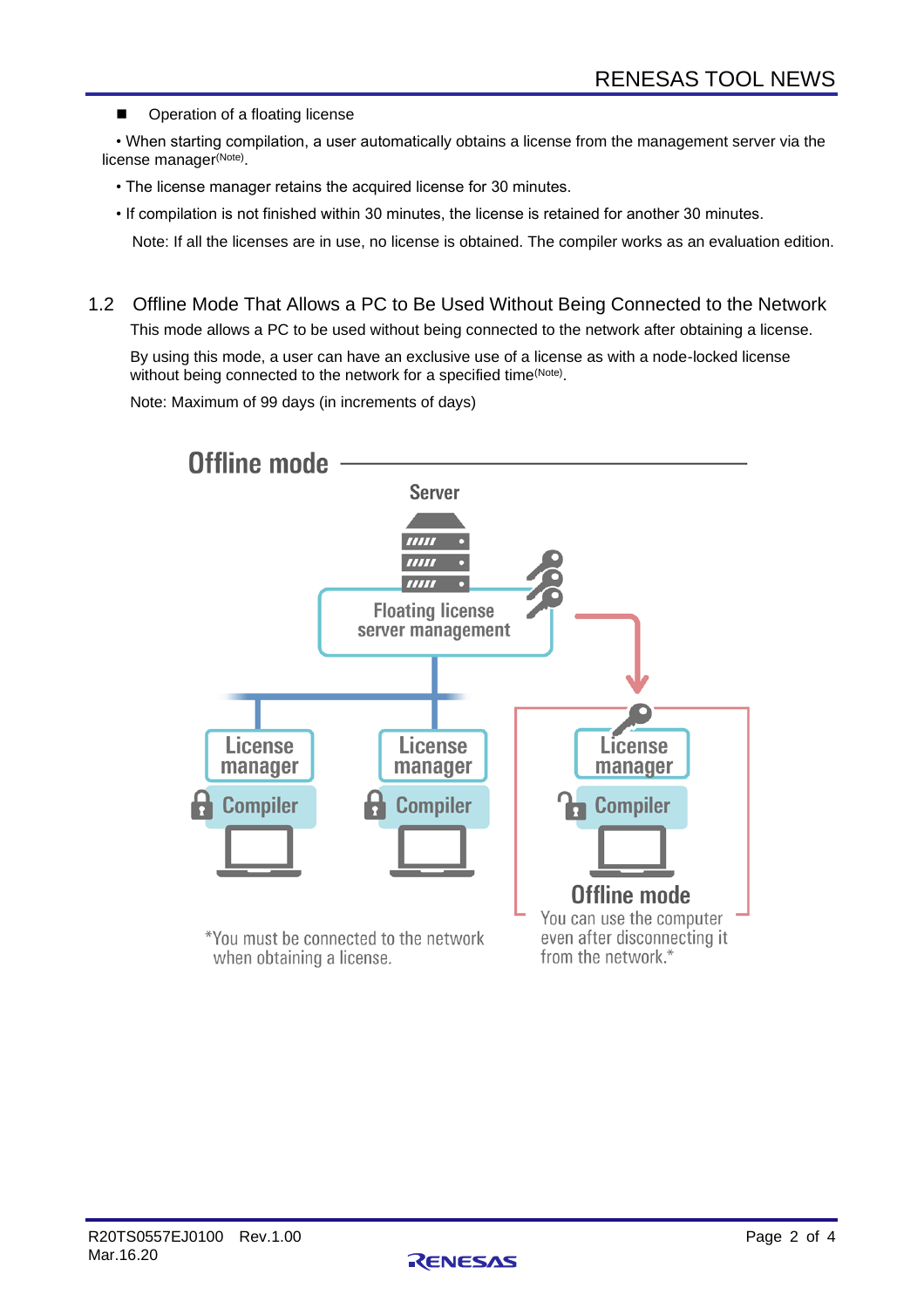### 2. Other Compiler Licenses

For the compiler packages (CC-RL/CC-RX/CC-RH) from Renesas, the following licenses are available in addition to a floating license and a node-locked license:

- Annual license and permanent license (they differ in effective period)
- Standard license and professional license (they differ in compiler additional functions)

There are also an Upgrade (edition) license for upgrading the standard version to the professional version, and an Upgrade (version) license for upgrading an old version license to a new version license.

Choose an optimum combination of licenses depending on your development need.



For more information about licenses, see the compiler license web page below. [https://www.renesas.com/compiler\\_licenses](https://www.renesas.com/compiler_licenses)

#### 3. Purchasing the Product

For product ordering, contact your local Renesas Electronics marketing office or distributor. For details, see the following web pages for the complier packages.

- CC-RL: [https://www.renesas.com/rl78\\_c](https://www.renesas.com/rl78_c)
- CC-RX: [https://www.renesas.com/rx\\_c](https://www.renesas.com/rx_c)
- CC-RH: [https://www.renesas.com/rh850\\_c](https://www.renesas.com/rh850_c)